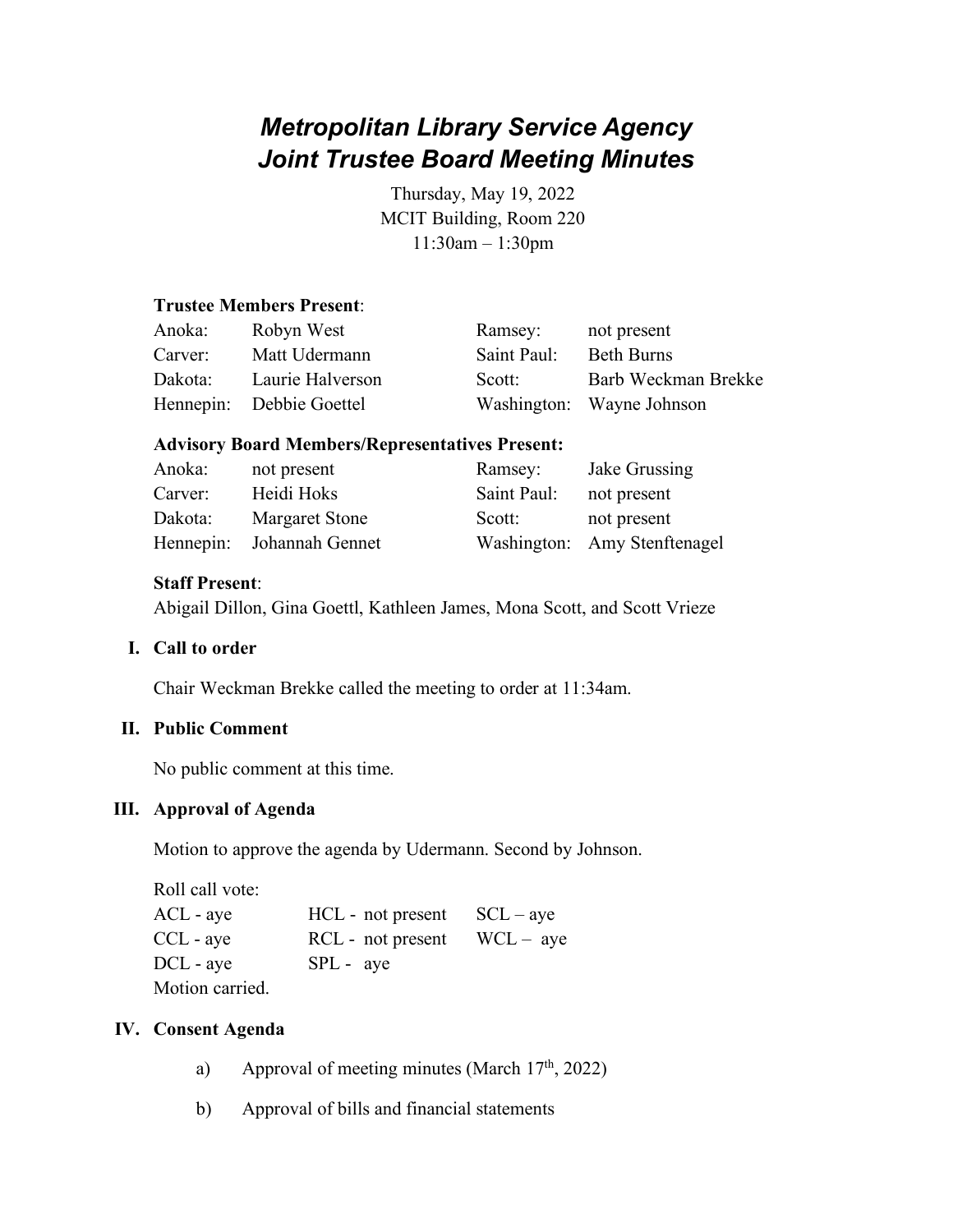Motion to approve the meeting minutes and bills/financial statements by Johnson. Second by West.

| Roll call vote: |                                 |  |
|-----------------|---------------------------------|--|
| $ACL$ - aye     | $HCL$ - not present $SCL - aye$ |  |
| $CCL$ - aye     | $RCL$ - not present $WCL - aye$ |  |
| $DCL - ave$     | $SPL - aye$                     |  |
| Motion carried. |                                 |  |

Goettel arrived at meeting at 11:41am.

# **V. Discussion/Action Items**

a) Approval of Request for Phase Funds Distribution (Carver)

A request for a distribution of Phase funds has been received from Carver County Library. Following the recommendation of the Advisory Board on Friday, May 13th, this request for funds is being presented to the MELSA Board of Trustees for approval at the May  $19<sub>th</sub>$  joint meeting.

Motion to approve the following requests for distribution of Phase funds: Carver County Library in the amount of \$32,370.00. Motion by Udermann. Second by Johnson.

| Roll call vote: |                   |             |
|-----------------|-------------------|-------------|
| $ACL$ - aye     | HCL - aye         | $SCL - ave$ |
| $CCL$ - aye     | RCL - not present | $WCL - aye$ |
| $DCL - ave$     | $SPL - ave$       |             |
| Motion carried. |                   |             |

b) 2021 MELSA Audit Presentation – Bill Lauer, MMKR

Mr. Lauer discussed the preliminary draft of this audit with MELSA Board President Barb Weckman Brekke, Finance Committee Chair Beth Burns, Commissioner Wayne Johnson, and Commissioner Debbie Goettel on Wednesday, May 11<sup>th</sup>. On a motion by Beth Burns, and a second by Commissioner Goettel, the Finance committee voted to recommend the 2021 audit report for approval by the MELSA Board of Trustees.

The audit consists of the Annual Financial Statement and the Executive Report. The audit went well, and there were no issues with financial reporting. Discussion involved a proposal to discuss fund balance at June meeting with input from the Advisory Board about their member library needs. Vrieze talked about the Strategic Plan and how it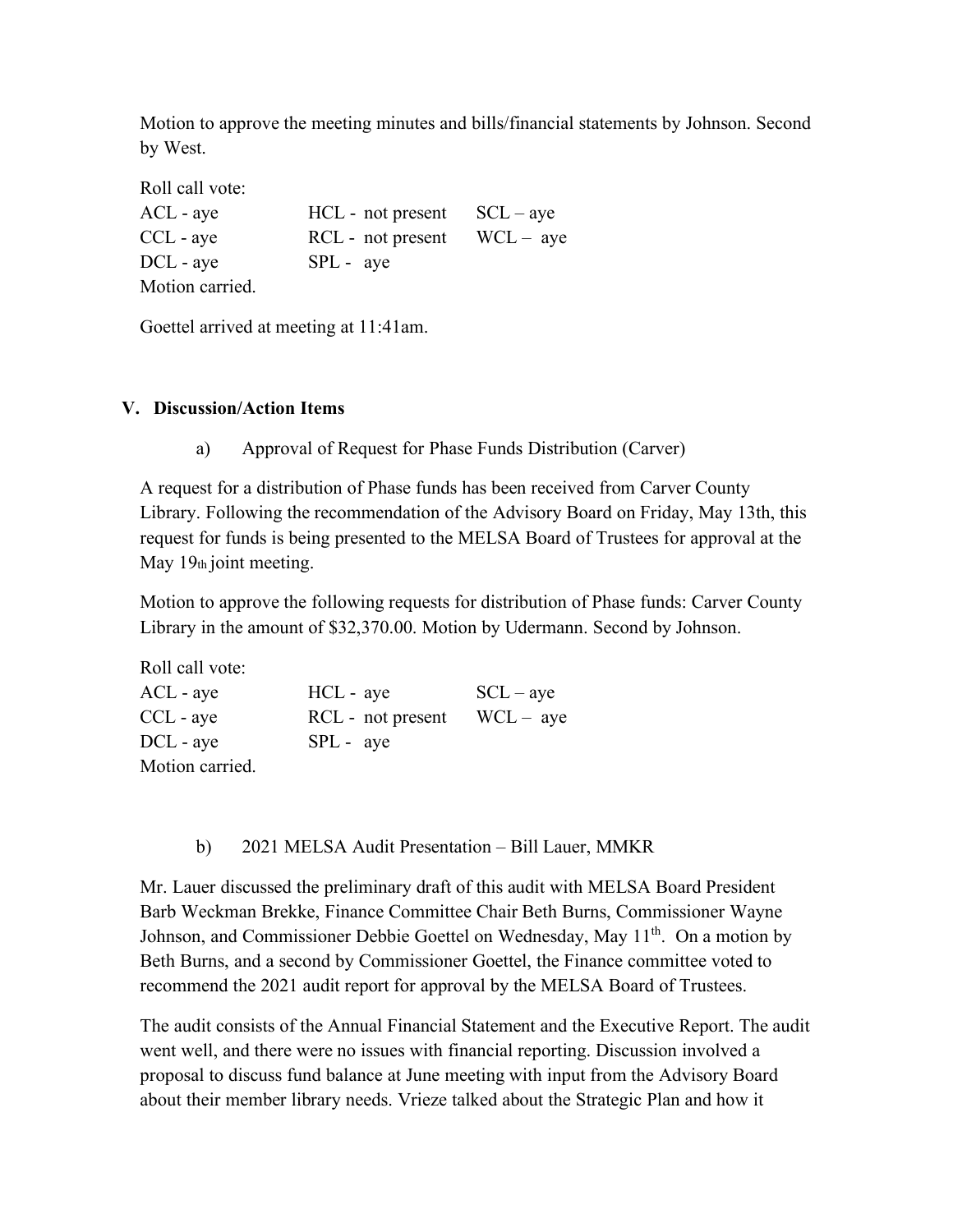relates to the budget. There are certain initiatives that could affect the budget, and that is something that will be discussed when the budget is planned in June.

Motion to accept the 2021 MELSA audit and authorize its submission to the State Library Agency of the Minnesota Department of Education and the Office of the State Auditor by Burns. Second by West.

| Roll call vote: |                   |             |
|-----------------|-------------------|-------------|
| ACL - aye       | HCL - aye         | $SCL - ave$ |
| CCL - aye       | RCL - not present | $WCL - aye$ |
| DCL - aye       | $SPL - ave$       |             |
| Motion carried. |                   |             |

c) Approval of Selection of MELSA Delivery Vendor

On April 1st, 2022, MELSA released a Request for Quotes for a 24-Hour Sort and Delivery System for public library materials distributed through the Twin Cities area.

This service, currently provided through Alliance Courier, is nearing the end of its threeyear contract. MELSA's policy is to research the marketplace every three years for potential providers.

Three firms responded to MELSA's Request For Information (RFI). Scott Vrieze and Gina Goettl (the MELSA staff member in charge of this daily service) reviewed the responses using the criteria included in the original RFI document. They recommend granting this contract once again to Alliance.

Motion to authorize the Executive Director to contract with Alliance Courier for the 24 hour sort and delivery system for a one-year period with the option to renew for an additional two years, subject to remedy within 30 days regarding outstanding issue with Washington County. Motion by Udermann. Second by Burns.

Discussion included engaging counsel to get their input on contract language.

| Roll call vote: |                   |             |
|-----------------|-------------------|-------------|
| $ACL$ - aye     | HCL - aye         | $SCL - ave$ |
| $CCL$ - aye     | RCL - not present | $WCL - nay$ |
| DCL - aye       | $SPL - aye$       |             |
| Motion carried. |                   |             |

# **VI. Reports**

a) Executive Director/Staff Reports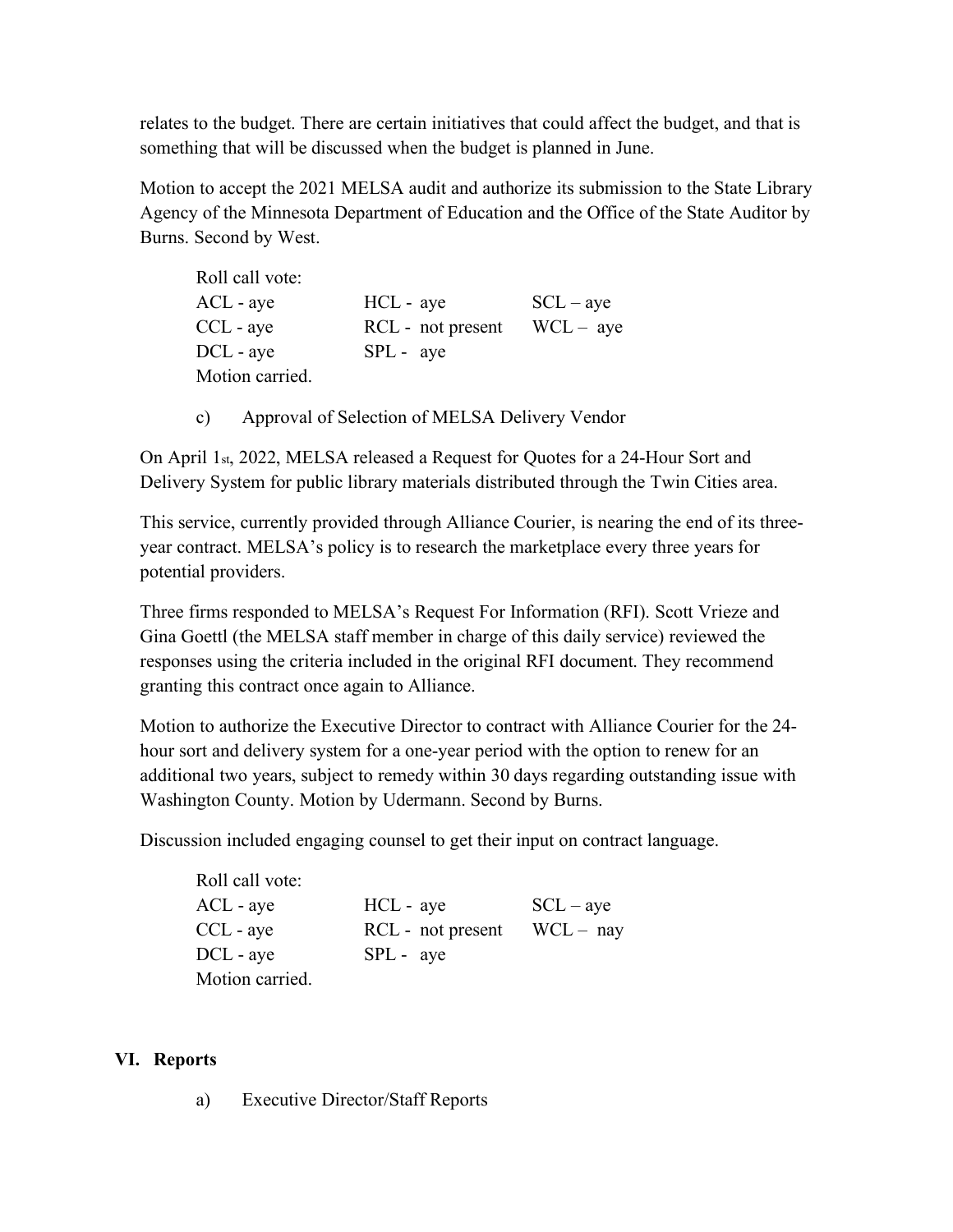i. Guidelines for Open Meeting Law/Remote Attendance

MELSA sought out the opinion of Dakota County Attorney, and they arrived at a stricter interpretation of Open Meeting Law. This includes having remote attendees attend in a publicly accessible location (and provide that address in the agenda), and cameras should be on for the entirety of the meeting. Votes must be conducted by roll call. The posting on the MELSA website must include that some members may participate by interactive technology and this notice must be posted at least ten days before the meeting. Vrieze will follow up with the Dakota County Attorney to ask about risk if we decide to diverge from the attorney's opinion and if the current federal state of emergency applies in this situation.

ii. Update of MELSA office space evaluation

Vrieze presented the information included in the meeting packet, which outlined our current square footage and costs. MELSA is considering reducing square footage in our current space and merging with Metronet. The office would be available with touchdown spaces for staff when they come to the office. MELSA is also looking at digitizing all the paper files that we have in several filing cabinets in the office. Burns shared that the Friends are going through a similar issue right now and searching for a new space. She stated that studies have been done to show that personal space is important among staff and it is important to get staff input in this process. She also suggested having a specific work from home policy. Burns suggested holding board meetings at different libraries; the advisory board could be consulted to see which libraries have large meeting rooms for these meetings and establish a rotation.

Agenda items for next time: Strategic plan updates Fund balance and investments Update on open meeting law Delivery vendor updates Office space Approval of preliminary budget

The meeting in June will run from 11:30am-2:00pm due to the number of action items.

Udermann made a motion to adjourn the meeting at 1:28pm. Johnson seconded.